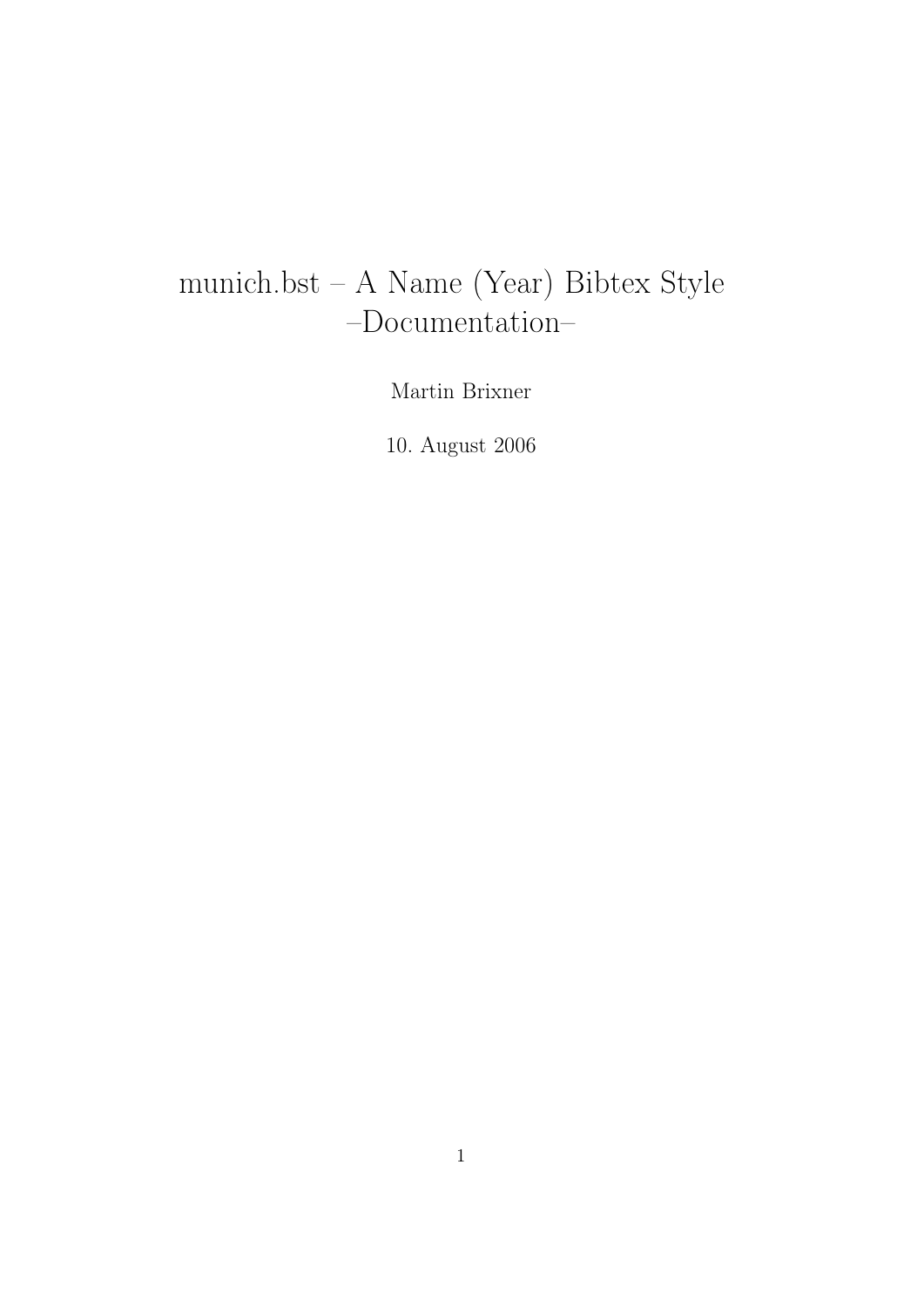## 1 Introduction

Munich.bst was created as a Bibtex style that complements the existing Bibtex styles for name (year) citations. In most cases the popular Harvard Bibtex style (http://www.tug.org/tex-archive/help/Catalogue/entries/ harvard-latex.html) or the Oxford Bibtex style (http://www.tug.org/ tex-archive/help/Catalogue/entries/oxford.html) lead to good results. Yet I found them not entirely suitable to create a bibliography for a German/continental Europe academic paper. Namely three aspects were not satisfactory:

- Multiple authors are to be separated with a slash only; no additional spaces should be inserted.
- With the existing styles the city, in which the work was published, is omitted or not positioned at the end of the biography entry.
- The existing styles use punctuation and italics/bold face in rather untypical way for a German/continental Europe bibliography.

#### 2 Description

Munich.bst is based on the result of a custom-bib (http://www.tug.org/ tex-archive/help/Catalogue/entries/custom-bib.html) query. Various changes have been made to the resulting Bibtex style. Munich.bst is designed to work with the natbib package. (http://www.tug.org/tex-archive/ help/Catalogue/entries/natbib.html)

For further reference you should find in the same directory where you found this document a .tex file example\_munich\_bibtex\_style.tex and the respective .pdf document example\_munich\_bibtex\_style.pdf. These files will give you an idea how to work with munich.bst and what to expect from using this Bibtex style. It also contains a set of new commands that work well in conjunction with natbib and offer new citation formats. In particular, citations with a page reference are not completely put between brackets but only the page reference itself. Please note that the ifthen package (http://www.tug. org/tex-archive/help/Catalogue/entries/ifthen.html) must be installed to use these customized commands.